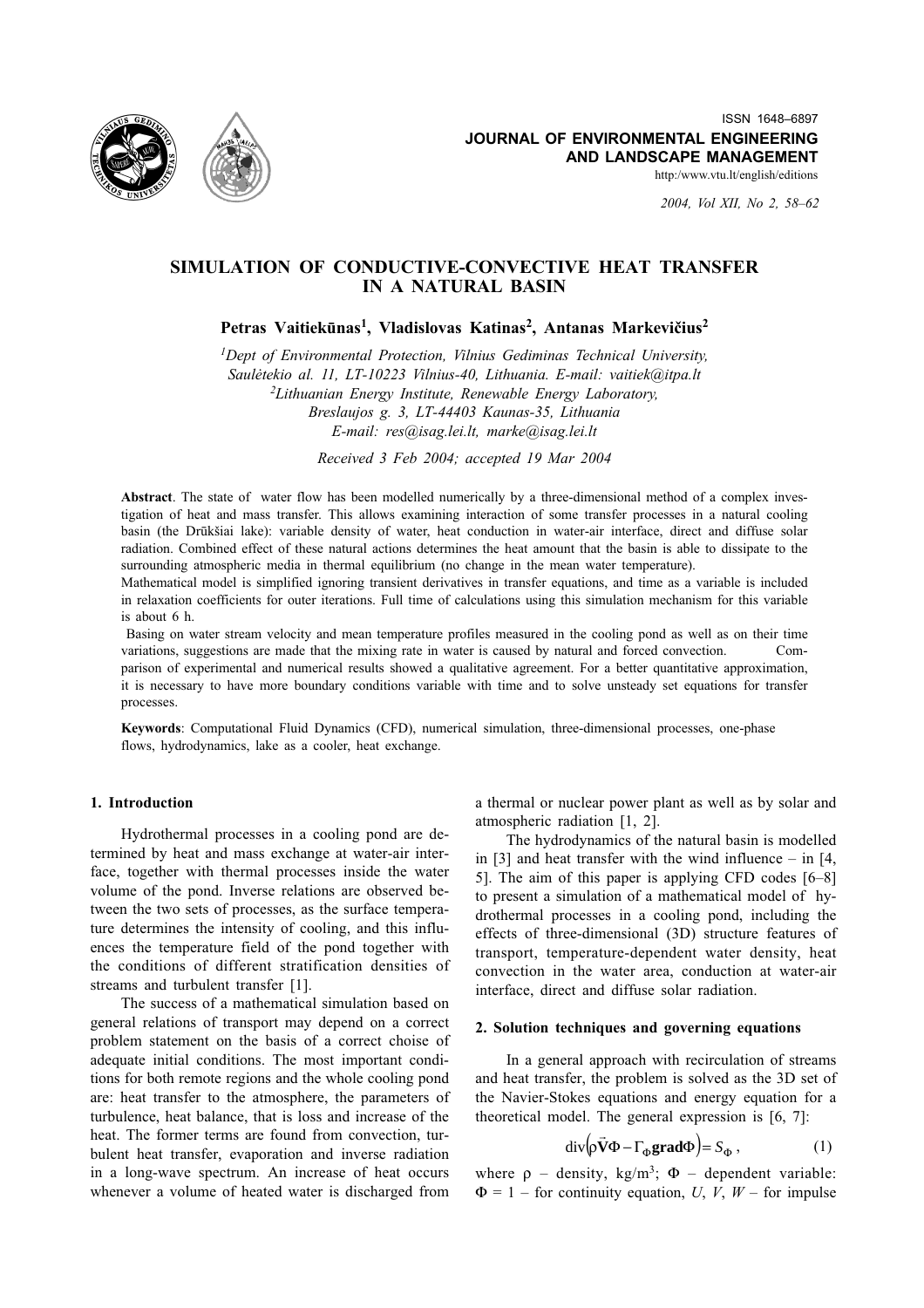in directions x, y and z, m/s;  $H$  – for enthalpy;  $\vec{v}$ velocity vector;  $\Gamma_{\Phi}$  – exchange coefficient of variable  $\Phi$ ;  $S_{\Phi}$  – source term in the flow for variable  $\Phi$ .

The set of (1) consists of differential equations with partial derivatives of Navier-Stokes and heat transfer, and is solved by the technique of finite volumes with specific boundary conditions [3, 4]: inlet velocity  $U_0 = 0.2$  m/s,  $t_0 = 36$  °C, air temperature  $t_a = 25.9$  °C,  $U = V = W = 0$  at solid walls and walls are adiabatic.

The real properties of water will be implemented for accounting the existent links between its density, heat capacity, thermal conductivity etc and temperature (water in a liquid state). This linking, and the establishment of conditions that simulate the action of gravity, will establish conditions for possible formation of natural convection phenomenon and buoyancy forces.

The program codes used evaluate the density of water as a function of temperature  $t$  [6, 7]:

$$
\rho = (999,83952 + 16,945176 \ t - 7,9870401 \cdot 10^{-3} \ t^2 - 46,170461 \cdot 10^{-6} \ t^3 + 105,56302 \cdot 10^{-9} \ t^4 - 280,54253 \cdot 10^{-12} \ t^5)/(1 + 16,879850 \cdot 10^{-3} \ t),
$$
\n(2)

where  $\rho$  – density kg/m<sup>3</sup>, t – temperature °C.

The existence of a density gradient combined with a body force as the gravity action may cause a buoyancy force responsible for a free convection phenomenon which may be important in fluid motion. However, it will be a good approximation to consider constant other water properties, as thermal conductivity or heat capacity because of a less effect of their respective gradients on fluid motion.

Surface exchange. Considering the adiabatic bottom and walls of the basin, the only capacity of thermal dissipation of the mass of water occurs by means of heat exchange at the surface with the atmosphere. The main factors considered (convection, conduction, direct and diffuse solar radiation) which will determine as much the global distribution of temperature as the amount of total dissipated energy. Addition of the net effects of these energetic factors will represent the amount of global energy that the basin surface is capable to dissipate.

We will study the distribution of temperature at the surface of the basin because, although the global mean temperature of the basin may increase, it does not mean that could not be appreciated certain change of temperature at the station cooling water intake.

The incidence of the water stream over the basin surface implicates the inclusion of convective-conductive heat transfer factors over the basin surface. The heat transfer rate by conduction between air and water that governs this situation has the form [6]:

$$
\mathbf{q} = \alpha (t_{water} - t_{air}), \qquad (3)
$$

where q represents heat flow  $(W/m<sup>2</sup>)$  which is proportional to temperature differences between water and air.

The proportionality constant a represents all the factors that influence conductive-convective heat transfer. Heat transfer due to the incidence of the atmospheric air on the surface could be represented by means of a coefficient a of the form [7]:

$$
\alpha = f(St, \rho_a, V_{rel}, c_{pa}), \qquad (4)
$$

where  $\rho_a$  is air density,  $V_{rel}$  is relative velocity between<br>air and water,  $V_{rel} > 0$  [6],  $c_{pa}$  is the specific heat of air,  $St$  is the Stanton number. In a reposed air-water interface it has an approximated value of  $St \approx 0.0033$  and q is calculated according to [6].

If we have the following values:  $\rho_a = 1.2 \text{ kg/m}^3$ ,  $c_{pa}$  = 1005 J/(kg K),  $V_{rel}$  = 0,1 m/s, then we will obtain the following value of (4):  $\alpha \approx 0.362$ , W/(m<sup>2</sup> K).

Incidence of direct solar radiation. The incidence of direct solar radiation over the basin surface induces the heating of water; its value depends on its specific heat at a constant pressure ( $c_{pa}$  = 4183 J/(kg·K), so that  $q_{sun} = c_{pa}T$ , where T is temperature K. The values of  $q_{\text{sum}}$  in Ignalina (Lithuania) are picked up from Table 1.

**Table 1.** Values of mean solar intensity  $(S<sup>I</sup>)$  on horizontal in a mean day of every month in Ignalina

| Month                   |     |      | Ш   | IV  |     | VI         |
|-------------------------|-----|------|-----|-----|-----|------------|
| $SI$ , W/m <sup>2</sup> | 70  | 200  | 240 | 316 | 392 | 436        |
| Month                   | VII | VIII | IX  |     | XI  | <b>XII</b> |
| $SI$ , W/m <sup>2</sup> | 402 | 326  | 275 | 170 | 100 | 70         |

The effects of these incidences will be affected by optical reflection over the surface represented by a determined index (not the whole incident energy is transmitted and absorbed). Only part of the net energy that impinges on the surface of the basin (Table 2) is used for increasing the heat of water. The residual energy is lost in the form of reflected energy. This factor will depend on the incidence angle of the solar beam and the refraction index of water  $n = 1,33$  (ignoring its wavelength dependence). Both contributions are related with each other by means of the Frenel laws. The incident radiation fraction that penetrates the basin surface  $(P)$ and is absorbed by water for its posterior transformation in heat is expressed in the Frenel formula  $[6, 7]$ :

$$
P = 1 - \frac{1}{2} \left[ \frac{\sin^2(z - \theta_r)}{\sin^2(z + \theta_r)} + \frac{\text{tg}^2(z - \theta_r)}{\text{tg}^2(z + \theta_r)} \right],\tag{5}
$$

where  $\theta$ , is refraction angle on the water surface, z is zenithal solar distance ( $90^\circ$  – solar altitude). We will also use the Snell refraction law in order to determine  $\theta$  as a function of the refraction index *n* and the solar zenithal distance z:

$$
n\sin\theta_r = \sin z. \tag{6}
$$

Particularizing for Ignalina, the values of the monthly solar altitude were calculated from equation (8).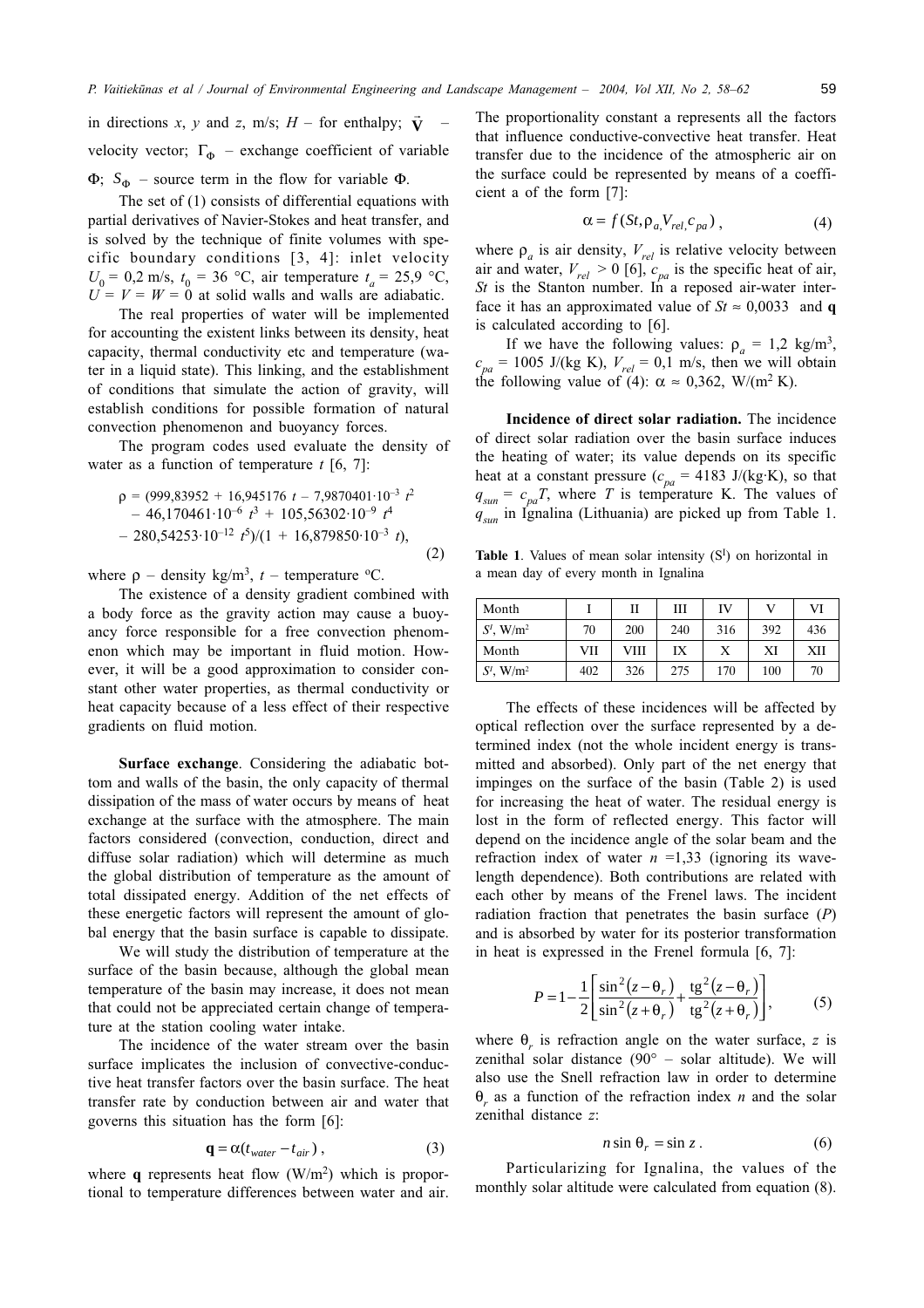Incidence of diffuse solar radiation. Diffuse solar radiation is also an important factor, since its value oscillates from 13 % of direct radiation incidence for a high solar altitude (90 $^{\circ}$ ) to 150 % for rather smaller altitudes (Table 2).

On clear days the next experimental table could be established which relates the solar altitude with the direct radiation fraction that constitutes diffuse radiation. The data of Table 2 are fitted by means of an equation that relate the solar altitude and the percentage of direct radiation [7]. The adjustment equation that will be used in the program in order to determine diffuse radiation is of the form:

$$
I_{solar}
$$
, % =  $a + b/h$ ,  $a = 2,807$ ,  $b = 727.1$ , (7)

 $h = \arcsin (\cos \varphi \cos \delta \cos \gamma + \sin \varphi \sin \delta),$  $(8)$ where h is solar altitude ( $\degree$ ),  $\gamma$  is solar hourly angle ( $\degree$ ),  $\varphi$  is geographical latitude (°),  $\delta$  is solar declination (°):  $\delta$  = 23,5 cos (30 K – 187) and K is number of month set (1, 2, ..., 12).

Consequently, we will introduce a source of additional radiation the value of which will be a determined percentage of direct incident radiation and this will establish the effect of diffuse radiation over the basin surface

Table 2. Percentage of direct radiation which constitutes diffuse radiation as a function of the solar altitude

| Solar altitude | $I_{solar}$ , $\%$ | Solar altitude | $I_{\textit{solar}}, \, \%$ |
|----------------|--------------------|----------------|-----------------------------|
| 5              | 148,0              | 50             | 17,24                       |
| 10             | 75,5               | 55             | 16,02                       |
| 15             | 51,3               | 60             | 14,93                       |
| 20             | 39,16              | 65             | 13,99                       |
| 25             | 31,89              | 70             | 13,19                       |
| 30             | 27,04              | 75             | 12,50                       |
| 35             | 23,58              | 80             | 11,89                       |
| 40             | 20,98              | 85             | 11,36                       |
| 45             | 18,96              | 90             | 10,89                       |



Fig 1. Difference grid in cylindrical co-ordinates  $(x \cdot y \cdot z)$ 41.17.6). 2D representation at  $z_6$  = const plane

In our computation we divided the range of integration by a normal line. One of the parts contained 6 horizontal layers in the volume of water and was intended for evaluating the geometry of the shoreline and depth. The parameters of the pond, hot-water plume and cool water return must be as close as possible to actual values. In our study we used the flow rate of hot water discharge.

#### 3. Results and consideration

Therefore, a variable-step grid was constructed (Fig 1). It covers only a certain part of the surface, and the range of integration with respect to the normal covers a 10 m layer of water (with blocking cells). The cross section of the intake and outflow channel is 150.2,5, m<sup>2</sup>, intake velocity  $U_0 = 0.2$  m/s, discharge rate  $G = 80$  m<sup>3</sup>/s.

In this case we evaluated the effect of factors on the hydrothermal behaviour of the lake which come into the play by influence on the distribution of isotherms. The technique of testing was applied from [2]. Temperature dependence was evaluated for water density according to experimental correlation (2), the water-air heat conduction, direct and diffuse solar radiation. Numerical simulation of 41.17.6 cylindrical grid system consumes a lot of computer time, therefore, computation was suspended whenever a specific effect of wind became evident [3, 4] or similar to measured data at hotwater discharge [5]. A closer agreement for temperature field on the water surface was found for the case of no wind. In Fig 2 presented intermediate simulated results and in Fig  $3$  – final for comparison with measured results. Time for these calculations (a full time scale replacing a transient iterative process by FALSDT [8] for outer relaxation) is 21 600 s, i e 6 h.

A numerical experiment to show solar radiation factor impact on the basin heat exchange was performed. The results of the experiment with local temperatures  $(t<sup>o</sup>C)$  are presented in Table 3, the location co-ordinates of the basin (see Fig 1) are  $x_3$ ,  $y_i$  (i = 1, 2, ..., 17),  $z_6$  = constant. The co-ordinates are given for a basin sector near the intake of the water canal. The boundary conditions of the experiment are the following: calm air temperature is 25,9 °C, inlet water temperature – 36 °C, mean direct day solar radiation intensity in june according to Table  $1 - 400$  W/m<sup>2</sup>, diffuse solar radiation intensity  $-100 \text{ W/m}^2$ , air humidity  $-75$  %, water discharge rate  $G = 80 \text{ m}^3\text{/s.}$ 

Table 3. Predicted results of the basin heat exchange, local temperatures, °C

|   | $y, i = 1, 2, , 17$ |       |       |       |       |       |  |
|---|---------------------|-------|-------|-------|-------|-------|--|
|   | 14                  | 12    | 10    | 8     | 6     | 4     |  |
|   | 27,77               | 27,96 | 27,56 | 26,12 | 26,08 | 26,20 |  |
| 2 | 27,59               | 27,56 | 27,36 | 26,04 | 25,90 | 25,96 |  |
| 3 | 27,73               | 27,91 | 27,51 | 26.10 | 26,03 | 26,15 |  |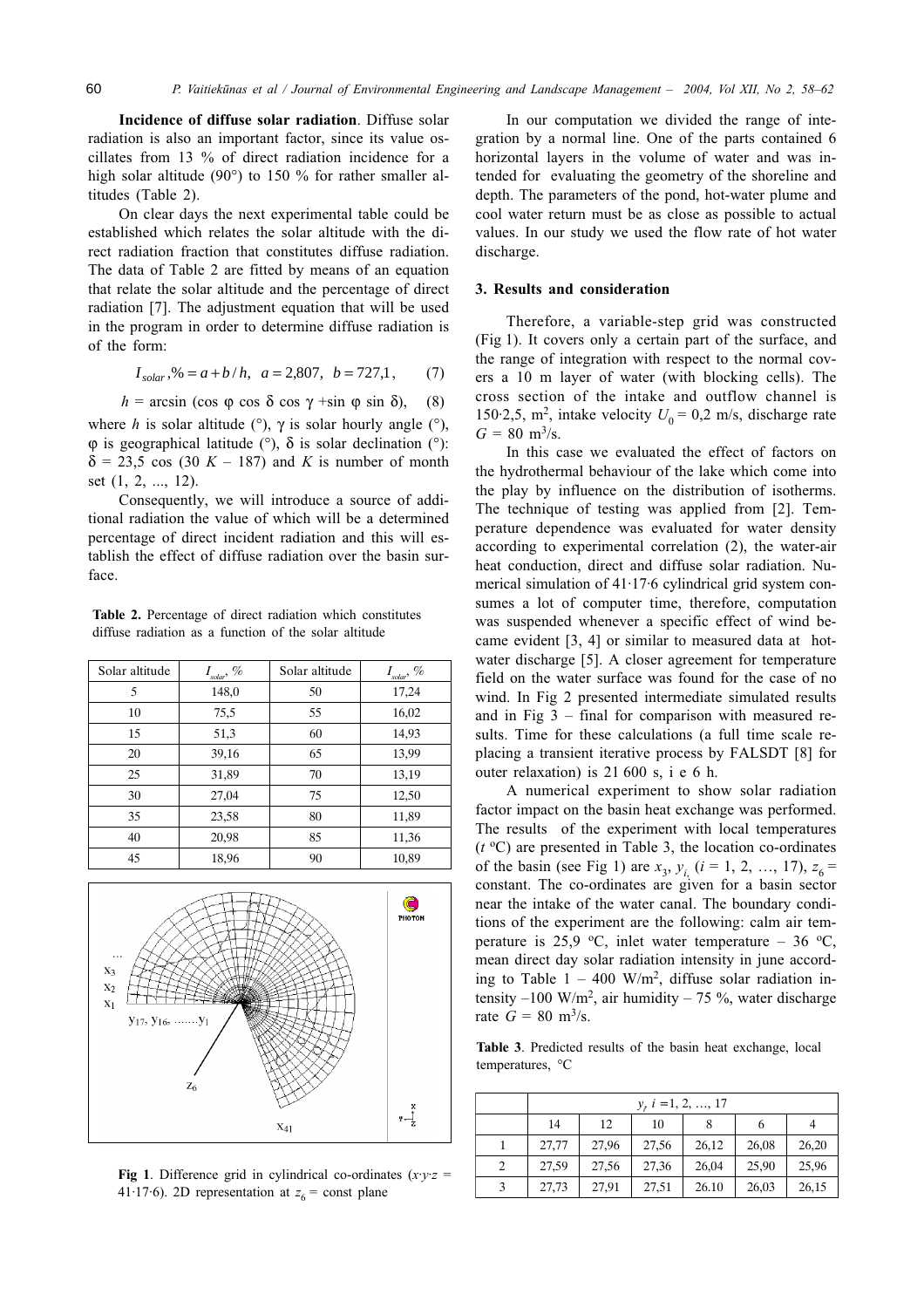

Fig 2. Predicted results of the heat transfer process in a cooling pond (no wind):  $a -$  isoterms during time  $t_1 = 0.5$  h;  $b$  $t_2 = 1$  h; c -  $t_3 = 2$  h; d -  $t_4 = 2.5$  h



Fig 3. The Drūkšiai lake water surface isotherms during the time  $t_5 = 6$  h (no wind), a – measured isotherms [2], b – predicted isotherms. Initial temperature conditions: for water mass – 22 °C, for water inlet – 36 °C, 25,9 °C,  $H1 \equiv t$  °C